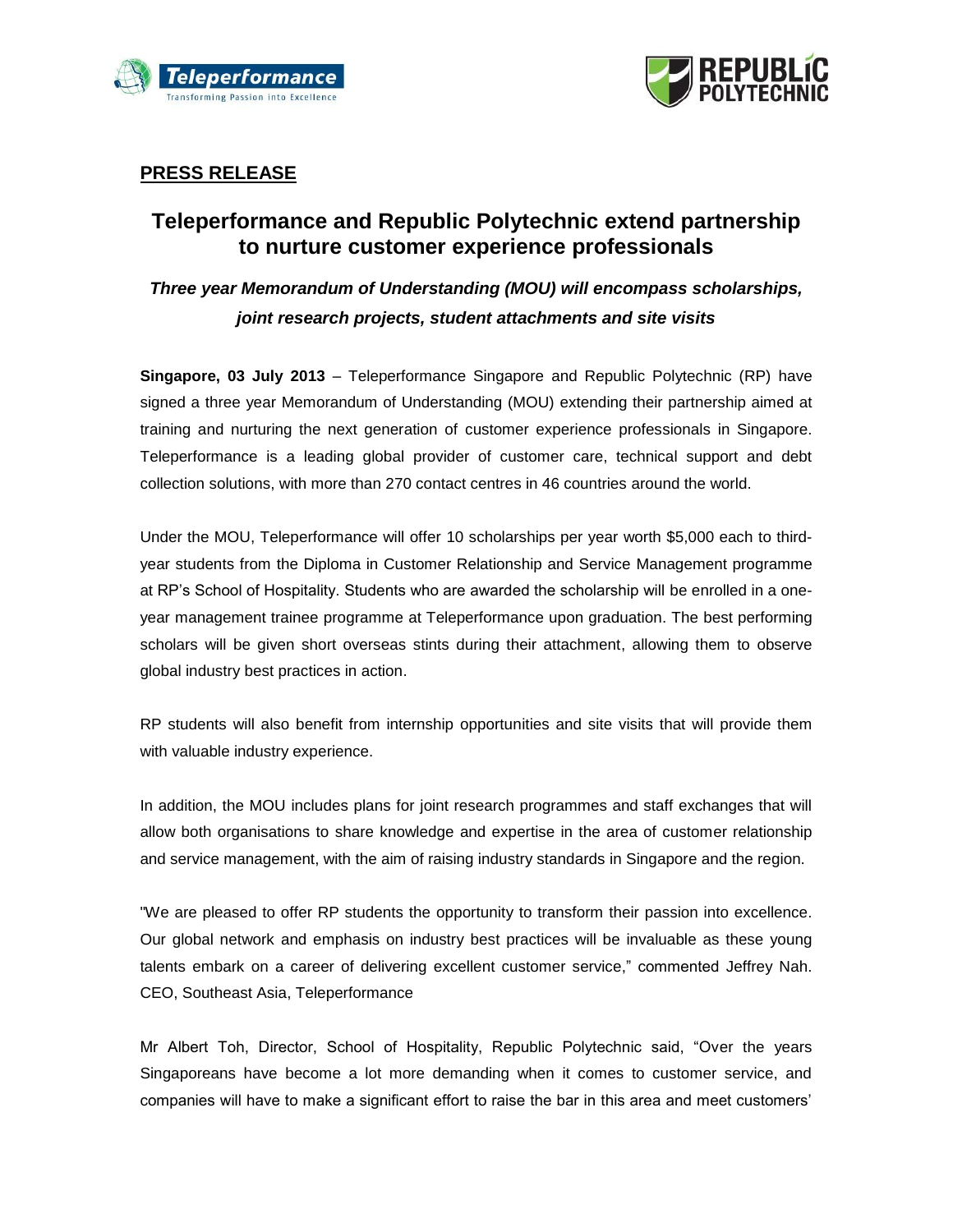



expectations. This is an important collaboration for Republic Polytechnic's Diploma in Customer Relationship and Service Management, as it allows our students to gain valuable industry experience, while at the same time keeping our faculty abreast of the latest industry trends to ensure that our curriculum is industry-relevant."

- Ends -

#### **About Republic Polytechnic**

The first educational institution in Singapore to leverage Problem-Based Learning approach for all its diploma programmes, Republic Polytechnic (RP) has six schools and two academic centres offering thirty-seven diplomas in Infocomm, Engineering, Applied Science, Technology for the Arts, Sports, Health & Leisure, Events and Hospitality, Enterprise, and Communication. Republic Polytechnic is committed to nurturing innovation and entrepreneurial learning in an environment that develops problem-solving skills and lifelong learning opportunities. Its holistic, broad-based curriculum, covering culture, enterprise development and cognitive processes, prepares students for an active and meaningful role in society. Republic Polytechnic strives for excellence and has achieved various international and national accreditations, including ISO9001, ISO14001, OHSAS 18001, SS540, Singapore Quality Class, People Developer, Innovation Class, and Service Class.

For more information, visit [www.rp.edu.sg](http://www.rp.edu.sg/)

#### **About Teleperformance**

Teleperformance is the largest and the world's renowned contact center provider being ranked first by multiple business analysts (Frost & Sullivan, Gartner, IDC, Datamonitor, Black Book of Outsourcing) for its leadership in innovation, financial strength, diversification and strength in enduser satisfaction, and excellence in customer service management. Teleperformance has been in the business since 1978 and is present in 46 countries with over 130,000 employees world-wide. It has been consistently ranked number one worldwide by renowned independent global analysts such as Frost & Sullivan, Gartner, IDC and Ovum. It offers end-to-end Customer Relationship Management from Customer Service, Customer Acquisition, Technical Support, Debt Collection, and Social Media Support. Teleperformance has been ahead of the competition driven by its Corporate Commitment to Quality and its philosophy focus on Employees and Customer Satisfaction.

#### **For media enquiries, please contact:**

**Republic Polytechnic** Natalie Goh / Patrick Seng Tel: 9125 9385 / 9767 6701 Email: [natalie\\_goh@rp.edu.sg](mailto:natalie_goh@rp.edu.sg) / [patrick\\_seng@rp.edu.sg](mailto:patrick_seng@rp.edu.sg)

**Weber Shandwick (for Republic Polytechnic)** Matt de Bakker / Siddharth Singh Tel: 6825 8206 / 6825 8022 Email: [republicpoly@webershandwick.com](mailto:republicpoly@webershandwick.com)